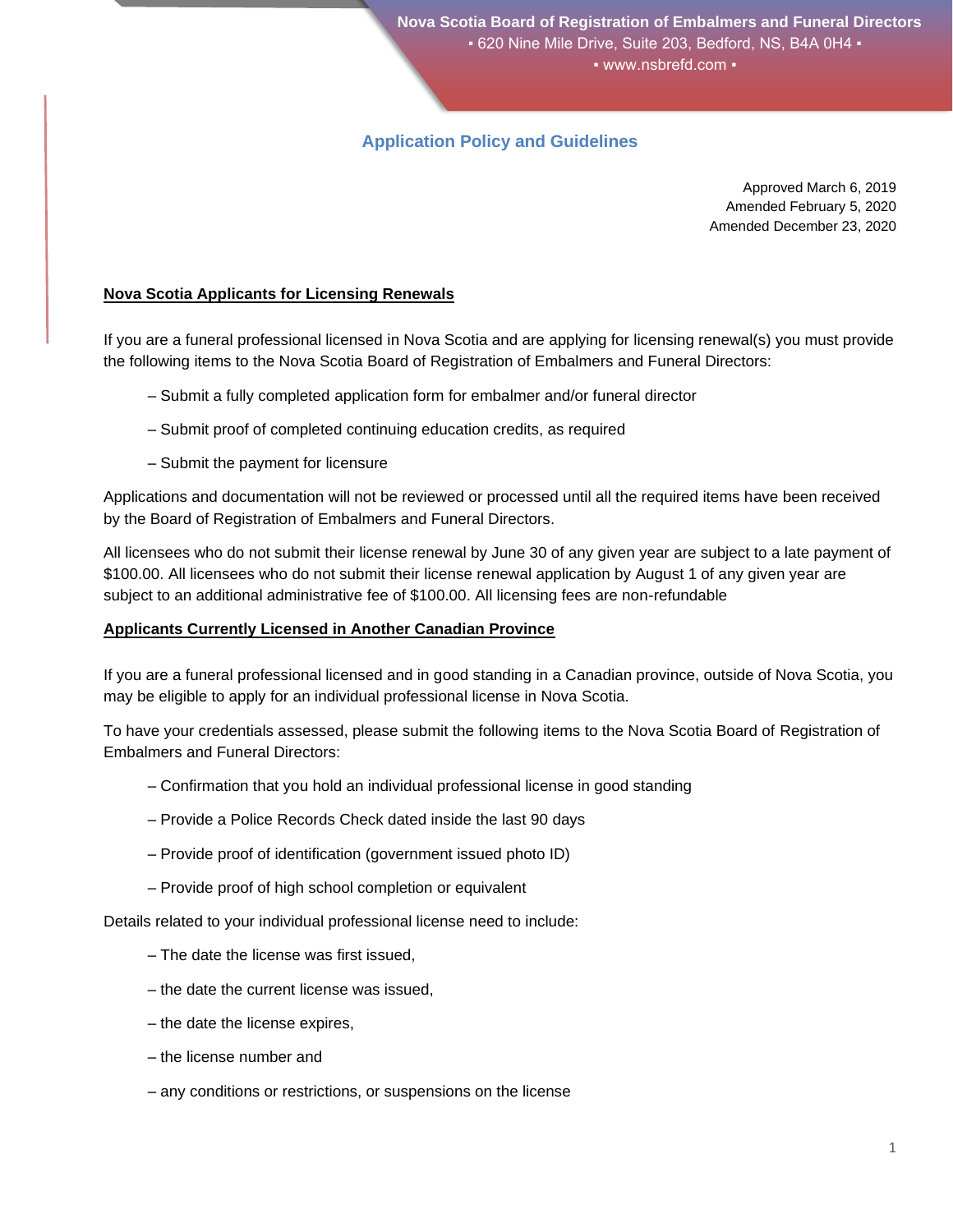Prior to an individual professional license being issued, the candidate must:

- Successfully pass the Nova Scotia Mortuary Law Exam
- Submit a fully completed application form for embalmer and/or funeral director
- Submit licensing application fee

Applications and documents will not be reviewed or processed until all items have been received by the Board of Registration of Embalmers and Funeral Directors. All licensing fees are non-refundable.

#### **Applicants previously licensed in another province, not currently licensed**

- Provide a Police Records Check dated inside the last three months
- Complete the required examinations as outlined in the Statute of Limitations Policy\*\*
- Provide government issued photo ID
- Submit an individual license application

#### \*\*As outlined in the Statute of Limitations Policy:

A license lapsed for three (3) years or more, whether it be a funeral director or embalmer license will be required to complete a new written exam and complete a new clinical or practical exam, with a passing mark of 75% on both.

#### **Applicants Currently Licensed Outside of Canada**

If you are a funeral professional licensed and in good standing, in a jurisdiction outside of Canada, you may be eligible to apply for an individual professional license in Nova Scotia. You can begin submitting documentation ahead of your entrance into Canada, if you wish to begin the process.

#### **If you are licensed in the United States:**

To have your credentials assessed as a funeral director licensed in good standing in a jurisdiction in the United States, please submit the following items to the Nova Scotia Board of Registration of Embalmers and Funeral Directors:

– Confirmation that you hold an individual professional license in good standing

Details related to your individual professional license including:

- the state/jurisdiction issuing the license
- the date the license was first issued,
- the date the current license was issued,
- the date the license expires,
- the license number, and
- any conditions or restrictions, or suspensions on the license